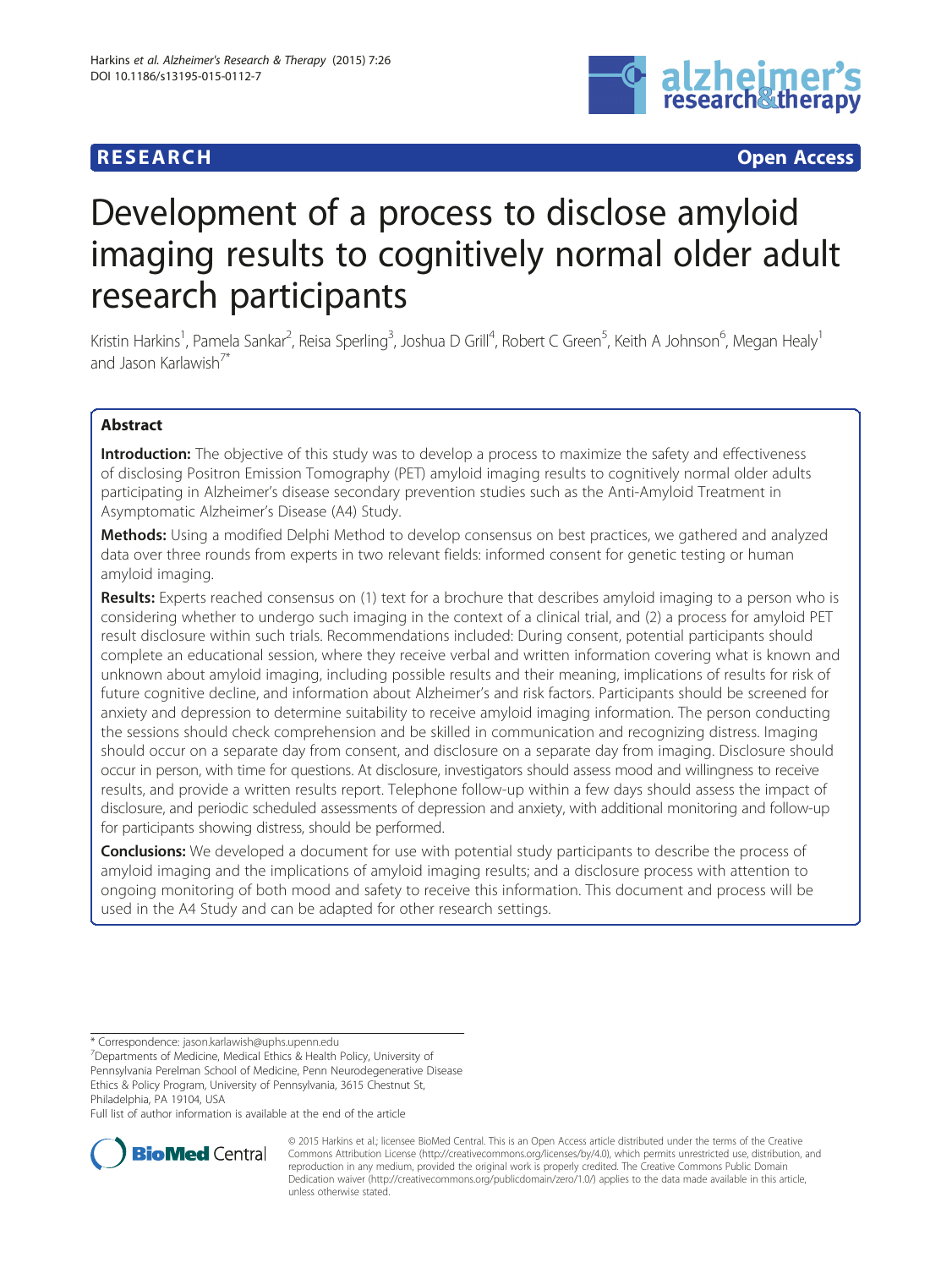#### Introduction

Progress in Alzheimer's disease (AD) biomarker discovery has begun to transform how researchers and clinicians define the disease. Researchers have proposed that AD biomarkers are present prior to cognitive impairment and associate with subsequent cognitive and functional decline, supporting the concept of a 'preclinical' stage of AD [\[1](#page-7-0)]. Among the candidate biomarkers to identify this stage of AD, detection of fibrillar forms of amyloidbeta using positron emission tomography (PET) imaging has attracted considerable attention. Amyloid build up may be among the first pathological changes in AD and amyloid PET imaging may allow the identification of individuals at risk for progression to AD dementia and in whom targeted interventions to prevent that disability can be tested [\[2\]](#page-7-0).

Among the studies needed to validate this stage of AD are randomized and controlled clinical trials that test whether intervening in cognitively normal persons who have a biomarker delays the onset of, or alters the rate of, cognitive decline. Such secondary prevention trials will enroll persons meeting preclinical AD criteria to test the efficacy of experimental compounds. These trials serve an important public health goal, as they will contribute to the National Alzheimer's Project Act (NAPA) goal to prevent AD by 2025 [[3](#page-7-0)]. One example of a secondary prevention trial is the Alzheimer's Disease Cooperative Study (ADCS) Anti-Amyloid Treatment in Asymptomatic Alzheimer's Study, or A4 Study [[4\]](#page-7-0).

The A4 Study will randomize 1,000 individuals with elevated brain amyloid as seen on PET scan to receive either a monoclonal antibody against the amyloid beta protein or placebo. Compared to a secondary prevention trial that includes a biomarker negative cohort blinded and randomized to placebo, this approach reduces the number of participants needed to enroll and avoids subjecting individuals to study procedures that are unlikely to benefit them [\[5](#page-7-0)]. It also allows researchers to study how telling a person their biomarker status impacts their cognition, cognitive symptoms, and well-being in the context of participating in a clinical trial that tests an intervention for biomarker positive persons.

As valuable as this approach may be, disclosing AD biomarker results to cognitively normal older adults does raise important clinical and ethical challenges. PET amyloid imaging is Food and Drug Administration (FDA) approved for the diagnostic work up of patients with progressive cognitive impairment, and appropriate use criteria recommend it only for persons with mild cognitive impairment (MCI) or dementia with an unclear or atypical cause. It is not recommended for cognitively normal individuals in the clinical setting [\[6](#page-7-0)]. Disclosure of AD biomarker results in a research context has been discouraged due to lack of clinical utility and treatment

options and the prognostic uncertainty in this population. Studies suggest that up to 30% of cognitively normal older adults are amyloid positive, and at elevated risk of developing AD symptoms, but their individual risk of developing AD symptoms is not known [[7\]](#page-7-0). A survey of Alzheimer's Disease Neuroimaging Initiative (ADNI) researchers showed that both expert clinicians who supported and did not support disclosing amyloid imaging results recognized a need for a process to disclose safely and effectively and to study the impact of disclosure [[8\]](#page-7-0).

The goal of this study was to develop such a process and to test the disclosure language in a sample of volunteers. The project in its entirety was a component of the protocol development process for the A4 Study. We sought to answer the following questions: What information should an investigator disclose to AD prevention trial participants pre- and post- amyloid imaging? What are best practices for pre- and post- amyloid imaging discussions? What should be measured to assess the impact of learning this information in a clinical trial?

We utilized a modified Delphi method to develop expert consensus on best practices for amyloid results disclosure in AD prevention trials [\[9](#page-7-0)]. Expert consensus is recognized as a viable method of providing a basis for decision-making in situations where evidence from other sources, such as randomized trials, is sparse or nonexistent [[10](#page-7-0)].

#### **Methods**

#### Expert identification

The modified Delphi method we employed required an expert panel that included researchers from each of two relevant fields: informed consent for genetic testing and AD biomarkers with a focus on amyloid imaging in humans. To assure that individuals recruited for the expert panel were chosen using objective criteria, a version of the knowledge resource nomination method based on a strategic literature search was employed [[9\]](#page-7-0). The study required that experts be willing to participate in a threestage Delphi process.

The strategic literature search sought experts in informed consent for genetic testing and AD biomarkers with a focus on amyloid imaging in humans. The need for experts in amyloid imaging is self-evident. We sought experts in informed consent for genetic testing because amyloid imaging in clinically normal individuals is analogous to a genetic test in so far as it represents a biological measure that is associated with the later risk of a disease.

We defined an expert as an individual whose PubMed citations showed a consistent pattern of publication in either informed consent or amyloid imaging. We defined a consistent pattern as at least three years of publications with attention to lead or senior author status and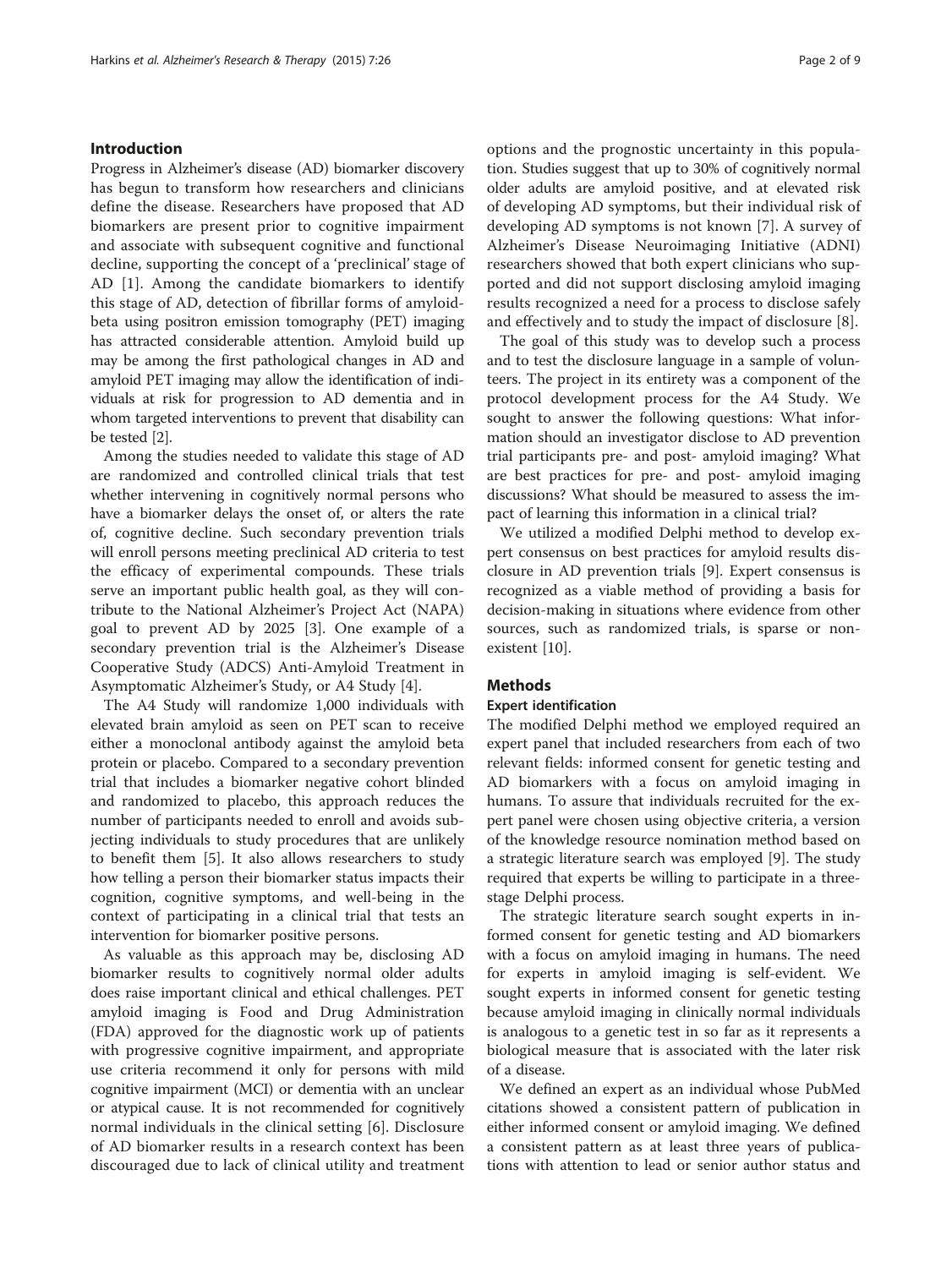the quality of the publications based on journal type and citations of the publication. Our target was to enroll 10 to 12 experts equally distributed between the two fields, following suggestions in the literature that an expert panel should include the minimally sufficient number of respondents and that a panel of 10 to 15 experts is adequate for relatively homogenous groups [[11](#page-7-0)].

To identify experts in the field of amyloid imaging and AD biomarkers, we searched Medline for recent and relevant publications, performing searches for keywords: 'amyloid imaging', 'Alzheimer Disease (subheading 'ri (Radionuclide Imaging)')', and combinations of keywords 'Alzheimer Disease' AND 'amyloid imaging'. All searches were limited to publications written in English from the year 2000 to 2012.

For the search to find experts on informed consent and genetic testing, we conducted Medline searches for recent and relevant publications, using keywords 'Informed Consent', 'Genetic Testing', and 'Ethics' and combinations of these keywords. All searches were limited to publications written in English from the year 2000 to 2012.

We reviewed the search results and identified potential expert participants based on the criteria described above. We produced an initial list of 20 individuals with consistent publication records in amyloid imaging and 20 individuals with consistent publication records in informed consent. We then randomly arranged the list of experts and serially recruited them in batches until we achieved our desired numbers.

We solicited expert participation via email that described the three rounds of Delphi review and then sent letters to those who did not respond or for whom email addresses were not available. Follow up letters were sent two weeks after the initial solicitation. After three attempted contacts, it was assumed that an individual did not wish to participate.

#### Delphi round 1

All experts who agreed to participate were sent a Power-Point slide set describing the basics of amyloid imaging and its role in trials such as the A4 Study. Experts then participated in one-on-one semi-structured telephone interviews with a trained research assistant (copies of the slide set and interview script are available upon request). The research assistant confirmed at the beginning of the interview that the expert had reviewed the PowerPoint slides. If not, the interview was rescheduled. The interviewer answered any questions about the slides. Experts were then asked questions to elicit their ideas about the process and topics to be covered during three different phases of the A4 study: before consent, after consent but prior to amyloid imaging, and after amyloid imaging. The goal of this step was to identify potential

We transcribed interviews and reviewed responses to identify and remove duplicate responses, and standardize language. We organized responses into the following domains: topics, methods/steps, assessments, and materials for education and assessment. Each domain was again separated into three phases: before consent, after consent and after imaging.

#### Delphi round 2

We sent the revised response list to experts via an online survey. For each item, experts used a three point scale (should be included, unsure, should not be included) to rate the necessity/appropriateness of including it. We also provided space for experts to comment on the reasons for their ratings.

We compiled the responses and categorized items into three levels of support: consensus to include  $(≥80%$ support), mixed support (79% to 50% support) and not supported (<50% support). Mixed support items were construed as having been supported if the majority of remaining votes were 'unsure' rather than 'do not include'.

We used the list of items with consensus support to draft text for an Amyloid Imaging Disclosure Process Instructional Manual (hereafter called 'the instructional manual') and to create an Amyloid Imaging Disclosure Process brochure (hereafter called 'the brochure'). The instructional manual is intended for investigators and clinicians, and describes each topic and creates a template for the process of amyloid result disclosure in the context of the A4 Study. The brochure describes amyloid imaging and is intended for education of a person who is considering whether to undergo it in the context of a clinical trial. We subsequently revised and refined the text in both drafts in collaboration with A4 investigators.

#### Delphi round 3

We sent the draft brochure text to experts via an online survey. Experts rated each section (and the overall document) for clarity on a 1 to 5 scale ('not at all clear' to 'extremely clear'). We provided space for experts to comment on the reasons for their ratings or provide suggestions for additional topics, changes and deletions. We used expert comments to revise the brochure, with particular attention to any sections with mean clarity ratings less than 4.

#### Examine readability with cognitively normal older adults

Based on the results of Round 3, we tested a template version of the brochure that was not specific to the A4 study with a group of five cognitively normal older adults. Participants were a convenience sample recruited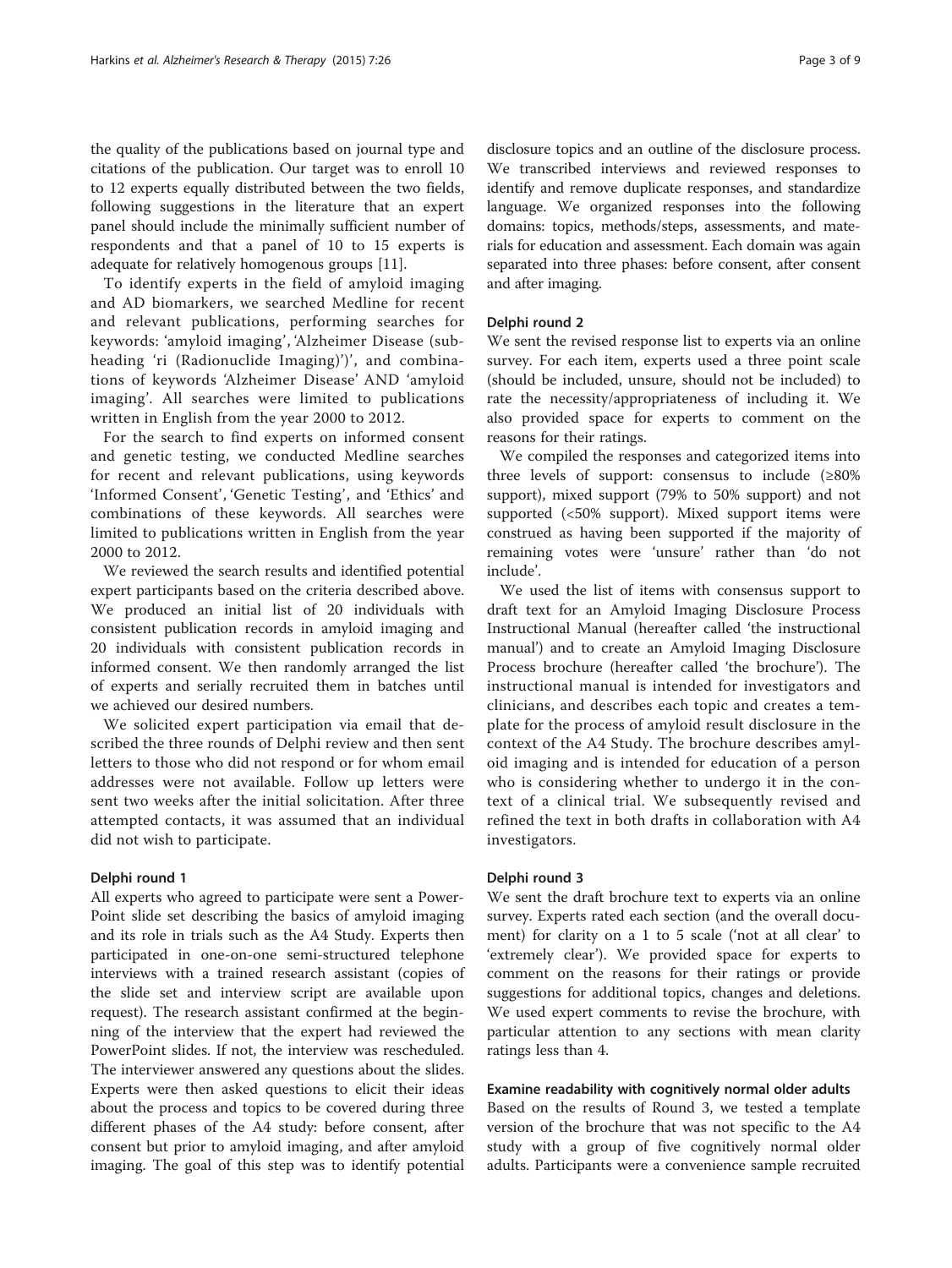from the University of Pennsylvania Alzheimer's Disease Center's normal control cohort, who had given permission to be contacted for studies such as this one. We selected these persons because they would be the kind of person recruited for an AD secondary prevention trial. We asked participants to review the brochure prior to a face-to-face meeting with a trained research assistant. The research assistant assessed understanding using standardized measures developed in the decisional capacity literature that asked persons to 'say back' the meaning of a section, and reviewed sections with poor understanding for suggestions on improving clarity.

#### Human subjects' protections

The Delphi study did not require Institutional Review Board (IRB) approval because it was a project designed to develop educational materials and, thus, did not fall under the category of activities requiring review under the Common Rule. The interview with the cognitively normal older adults was approved by the University of Pennsylvania IRB and all participants gave informed consent to participate.

#### Results

#### Expert identification

A total of 21 individuals were contacted (10 informed consent experts, 11 amyloid imaging experts); 14 agreed to participate, 1 refused, and 6 did not respond. Twelve experts completed a round 1 interview (six amyloid and six informed consent); two who had agreed to participate could not be reached for interview. Individuals who did not complete interviews were not included in the remainder of the study. Ten experts completed the round 2 survey (five amyloid and five informed consent), with two experts not responding, and nine experts completed the round 3 survey (five amyloid and four informed consent).

Members of the expert panel came from a variety of disciplines and organizations in the U.S. and Europe. Experts from positions in academia, clinical practice, industry and government were included. The amyloid imaging experts included primarily clinical neurologists, as well as radiologists, psychiatrists and neuroscientists. The informed consent experts included individuals with backgrounds in philosophy, clinical psychology, law, genetic risk assessment and disclosure, and research and medical ethics. The expert panel and our investigative team included members of the Society of Nuclear Medicine and Molecular Imaging and the Alzheimer's Association Amyloid Imaging Task Force who produced the Appropriate Use Criteria for Amyloid PET imaging [\[6](#page-7-0)].

#### The Delphi process

Interviews in Round 1 produced 207 unique suggestions regarding the disclosure of amyloid results in the context of an AD prevention trial: 93 items related to topics to discuss, 55 to participant assessments, 39 to disclosure process methods and 20 to materials to utilize.

Responses on the Round 2 surveys indicated consensus to retain 70 items related to topics to discuss, 25 items related to participant assessments, 29 items related to disclosure process methods and 8 items related to materials to utilize. We removed items that are standard practice in clinical trials (such as obtaining informed consent) and then used the survey responses to develop the Amyloid Imaging Disclosure Process brochure and instructional manual. The manual is displayed in Table [1](#page-4-0).

Round 3 survey responses showed high clarity ratings for brochure sections. Mean section clarity ratings ranged from 3.67 to 4.5, with only two sections receiving mean clarity ratings lower than 4. We revised brochure sections based on clarity ratings and specific expert comments. In particular, we simplified language and added text explaining that a person could have an elevated amyloid scan and never develop AD dementia.

#### Test for readability with cognitively normal older adults

A convenience sample of five cognitively normal adults (all who were approached agreed to participate) completed in-person interviews using the template brochure. All participants were non-Latino whites and 80% were women. Average age was  $89 \pm 3.8$  years (range 82 to 91). Participants averaged  $14.4 \pm 2.6$  years of education (range 12 to 18).Testing of the generalized version of the brochure, without specific reference to A4, showed that older adults found the brochure clear and comprehensible, and were able to summarize key points after reviewing the document. We made minor changes based on their recommendations, including removing redundant wording and adding information about the progression of AD symptoms over time. Topics and key points from a template version of the brochure which can be adapted for any secondary prevention trial are displayed in Table [2.](#page-5-0)

#### **Discussion**

Disclosing AD biomarker results to cognitively normal older adults in a research setting raises clinical and ethical challenges and has been discouraged due to prognostic uncertainty and lack of clinical utility. However, the design of secondary prevention trials that will enroll only cognitively normal individuals with Alzheimer's biomarkers necessitates disclosure, and so a process to safely and effectively disclose such results is urgently needed [\[8,15,16\]](#page-7-0). Creating a safe and effective disclosure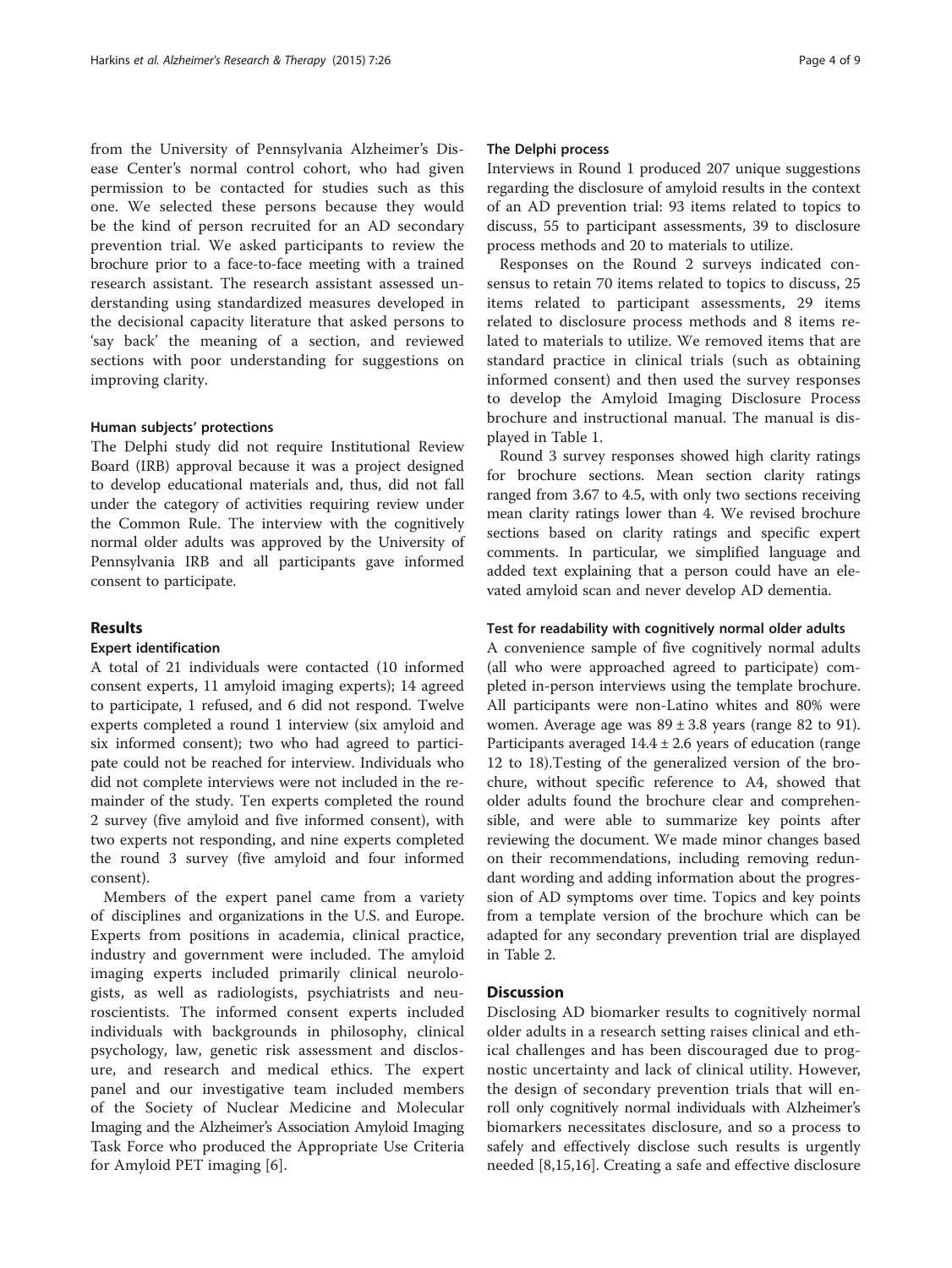<span id="page-4-0"></span>

|  |  |  |  |  |  |  | Table 1 Amyloid imaging disclosure process instructional manual |  |
|--|--|--|--|--|--|--|-----------------------------------------------------------------|--|
|--|--|--|--|--|--|--|-----------------------------------------------------------------|--|

| <b>Best practice</b>                                                                                                                    | <b>Details</b>                                                                                                                                                     |  |
|-----------------------------------------------------------------------------------------------------------------------------------------|--------------------------------------------------------------------------------------------------------------------------------------------------------------------|--|
| Step 0: Prior to in-person screening                                                                                                    |                                                                                                                                                                    |  |
| Send Amyloid Imaging Disclosure Process brochure prior to consent.                                                                      | Brochure content descriptions are provided in Table 2.                                                                                                             |  |
| Step 1A: Education and informed consent                                                                                                 |                                                                                                                                                                    |  |
| Assess knowledge of study and role of amyloid imaging in study.                                                                         | Use this information to structure review of the brochure.                                                                                                          |  |
| Assess motivation for joining study.                                                                                                    | Example questions:                                                                                                                                                 |  |
|                                                                                                                                         | Tell me what you know about an amyloid PET scan?                                                                                                                   |  |
|                                                                                                                                         | Why are you interested in having an amyloid PET scan?                                                                                                              |  |
|                                                                                                                                         | Why are you interested in joining the study?                                                                                                                       |  |
| Conduct educational session.                                                                                                            | Cover brochure contents and tailor based on participant's prior<br>knowledge.                                                                                      |  |
|                                                                                                                                         | Study staff should be skilled in communication.                                                                                                                    |  |
|                                                                                                                                         | Explain meaning of elevated amyloid on PET scan, clarify that<br>this does not necessarily mean that an individual will develop<br>symptoms of Alzheimer's disease |  |
| Assess understanding of brochure.                                                                                                       | Use "teach back" method: "Can you tell me in your own words<br>what we just talked about?"                                                                         |  |
|                                                                                                                                         | Focus on understanding of amyloid imaging and its role in study.                                                                                                   |  |
| Step 1B: Screening assessments                                                                                                          |                                                                                                                                                                    |  |
| Screen for anxiety and depression (for example: State-Trait Anxiety<br>Inventory (STAI) [12] and Geriatric Depression Scale (GDS) [13]) | Decisions on eligibility will be study-specific and involve<br>investigator's clinical judgment.                                                                   |  |
| Step 2: Amyloid PET scan                                                                                                                |                                                                                                                                                                    |  |
| Participant undergoes amyloid PET scan.                                                                                                 | Conduct imaging on a separate day from consent.                                                                                                                    |  |
|                                                                                                                                         | Do not disclose results on the day of imaging.                                                                                                                     |  |
| Step 3A: Amyloid status disclosure - pre-disclosure                                                                                     |                                                                                                                                                                    |  |
| Assess mood.                                                                                                                            | Investigator/study staff should be skilled in communication and                                                                                                    |  |
| (For example: STAI and GDS)                                                                                                             | recognition of distress.                                                                                                                                           |  |
| Assess recent life stress.                                                                                                              |                                                                                                                                                                    |  |
| Assess willingness to receive result.                                                                                                   | If concerns arise, discuss possibility of delaying disclosure.                                                                                                     |  |
| Step 3B: Amyloid status disclosure                                                                                                      |                                                                                                                                                                    |  |
| Disclose amyloid status using language from the brochure.                                                                               | Disclose in-person, with time for questions.                                                                                                                       |  |
|                                                                                                                                         | Give participant option of having family member or friend present.                                                                                                 |  |
|                                                                                                                                         | Provide a written summary.                                                                                                                                         |  |
| Assess understanding of amyloid status result.                                                                                          | Example questions:                                                                                                                                                 |  |
|                                                                                                                                         | What does that mean to you?                                                                                                                                        |  |
|                                                                                                                                         | Do you have any questions about your result?                                                                                                                       |  |
| Step 4: Post-disclosure follow-up                                                                                                       |                                                                                                                                                                    |  |
| Conduct follow-up phone call one to three days post-disclosure.                                                                         | Assess well-being, distress, and impact of disclosure. (for example:<br>Impact of Event Scale (IES) [14])                                                          |  |
|                                                                                                                                         | Answer questions.                                                                                                                                                  |  |
|                                                                                                                                         | Create appropriate follow-up plan based on participant's responses.                                                                                                |  |
| Step 5: Follow-up over study course                                                                                                     |                                                                                                                                                                    |  |
| Assess anxiety, depression, impact of disclosure.                                                                                       | Study protocol should specify frequency of assessments and plans<br>for additional monitoring if distress is observed.                                             |  |
| (for example: STAI, GDS, IES)                                                                                                           |                                                                                                                                                                    |  |

fulfils the principles of respect for individuals' autonomy (competent participants should make a fully informed and voluntary decision), and non-maleficence, (they should not be harmed by the information).

To fill this gap in knowledge, we utilized a modified Delphi procedure to develop expert consensus on topics to be discussed and best practices for amyloid imaging result disclosure to cognitively normal research participants. The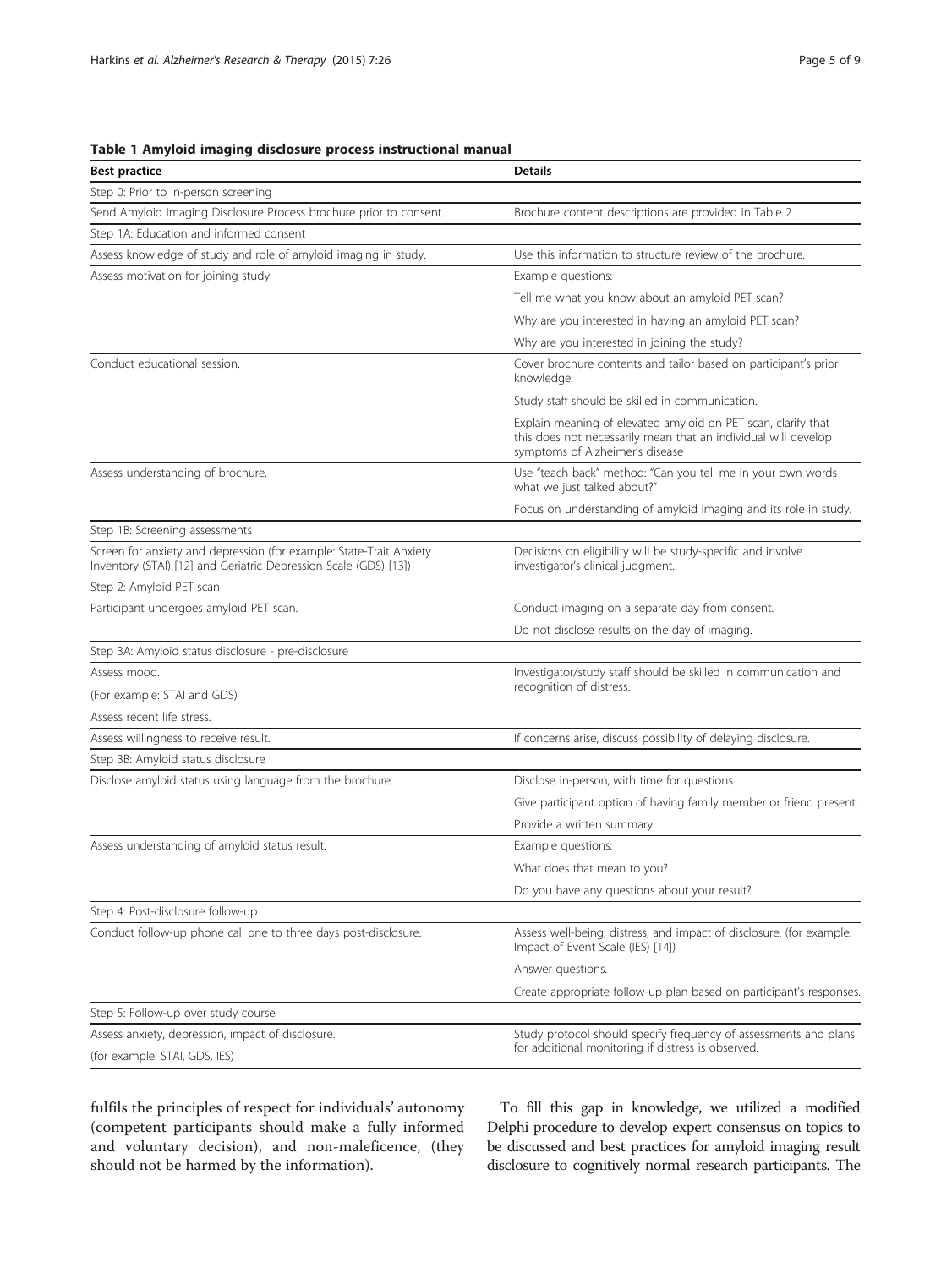## <span id="page-5-0"></span>Table 2 Amyloid imaging disclosure process brochure template

| <b>Brochure topic</b>                                                                                             | Key points                                                                                                                                                                                                                                                                      |
|-------------------------------------------------------------------------------------------------------------------|---------------------------------------------------------------------------------------------------------------------------------------------------------------------------------------------------------------------------------------------------------------------------------|
| What is the (insert name of secondary prevention trial<br>(for example: A4 study)) Trial?                         | • This should be study specific and include basic enrollment criteria,<br>objective, and study design                                                                                                                                                                           |
| Why is this (insert name/description of intervention)<br>being tested?                                            | . This should be study specific and include basic explanation of the<br>intervention's mechanism and safety profile                                                                                                                                                             |
| What will happen if I enroll in the (insert name of<br>secondary prevention study) Trial?                         | • This should be study specific and include information about the<br>screening and enrollment process and study procedures                                                                                                                                                      |
| What is Alzheimer's disease?                                                                                      | • Alzheimer's disease is a brain disease.                                                                                                                                                                                                                                       |
|                                                                                                                   | • It is the most common cause of dementia.                                                                                                                                                                                                                                      |
|                                                                                                                   | • Common symptoms of dementia caused by Alzheimer's disease are<br>problems with memory and thinking that impair a person's ability to<br>do their usual and everyday activities.                                                                                               |
|                                                                                                                   | • As persons with Alzheimer's disease develop symptoms, the first to<br>appear are memory and thinking problems that are bothersome but do<br>not interfere with daily activities. Over time, usually several years, as these<br>problems worsen, the person develops dementia. |
| What is amyloid?                                                                                                  | • Amyloid is a protein in the brain                                                                                                                                                                                                                                             |
|                                                                                                                   | • In Alzheimer's disease, amyloid builds up and brain function gets<br>worse                                                                                                                                                                                                    |
|                                                                                                                   | • Amyloid can sometimes be detected years before a person has<br>noticeable memory problems.                                                                                                                                                                                    |
| How do we know whether someone has brain amyloid?                                                                 | • An amyloid PET scan measures brain amyloid.                                                                                                                                                                                                                                   |
| What does having a brain amyloid scan involve?                                                                    | • An injection of a radioactive drug.                                                                                                                                                                                                                                           |
|                                                                                                                   | • The scan measures the level of amyloid in your brain.                                                                                                                                                                                                                         |
| What does an elevated level of brain amyloid mean?                                                                | · An 'elevated amyloid' result:                                                                                                                                                                                                                                                 |
|                                                                                                                   | - means that amyloid plaques are present in your brain.                                                                                                                                                                                                                         |
|                                                                                                                   | - does not mean you now have Alzheimer's disease dementia or that you<br>will ever get Alzheimer's disease dementia.                                                                                                                                                            |
|                                                                                                                   | - means you may be eligible to join Alzheimer's prevention trials that will<br>test anti-amyloid therapies.                                                                                                                                                                     |
|                                                                                                                   | • Recent studies suggest that elevated levels of amyloid may increase your<br>risk of developing Alzheimer's disease dementia in your lifetime.                                                                                                                                 |
| Is an elevated level of amyloid like other medical risks?                                                         | • The relationship between elevated amyloid and Alzheimer's disease<br>dementia is similar to the relationship between high cholesterol and<br>heart disease.                                                                                                                   |
|                                                                                                                   | • Many factors protect a person from developing memory or thinking<br>problems even if they have elevated levels of amyloid.                                                                                                                                                    |
|                                                                                                                   | • Good general health and a healthy lifestyle are known to lower the risk<br>of Alzheimer's disease dementia.                                                                                                                                                                   |
| What does a not elevated level of brain amyloid mean?                                                             | • A 'not elevated' amyloid result:                                                                                                                                                                                                                                              |
|                                                                                                                   | - means that it is unlikely you have amyloid plaques in your brain at this<br>time.                                                                                                                                                                                             |
|                                                                                                                   | • A person who has a 'not elevated' amyloid level could develop:                                                                                                                                                                                                                |
|                                                                                                                   | - an 'elevated' level in the future.                                                                                                                                                                                                                                            |
|                                                                                                                   | - Alzheimer's disease dementia in the future.                                                                                                                                                                                                                                   |
| Why is a brain amyloid scan necessary to participate in<br>the (insert name of secondary prevention study) Trial? | . The trial will test whether an amyloid lowering drug given to people<br>with elevated amyloid will lower the amount of brain amyloid and also<br>prevent or slow declines in memory.                                                                                          |
|                                                                                                                   | (This text can be edited to fit the specific secondary prevention trial's goals<br>and intervention)                                                                                                                                                                            |
|                                                                                                                   | • The brain amyloid scan will indicate whether a person has elevated<br>amyloid and is then eligible to participate in the trial.                                                                                                                                               |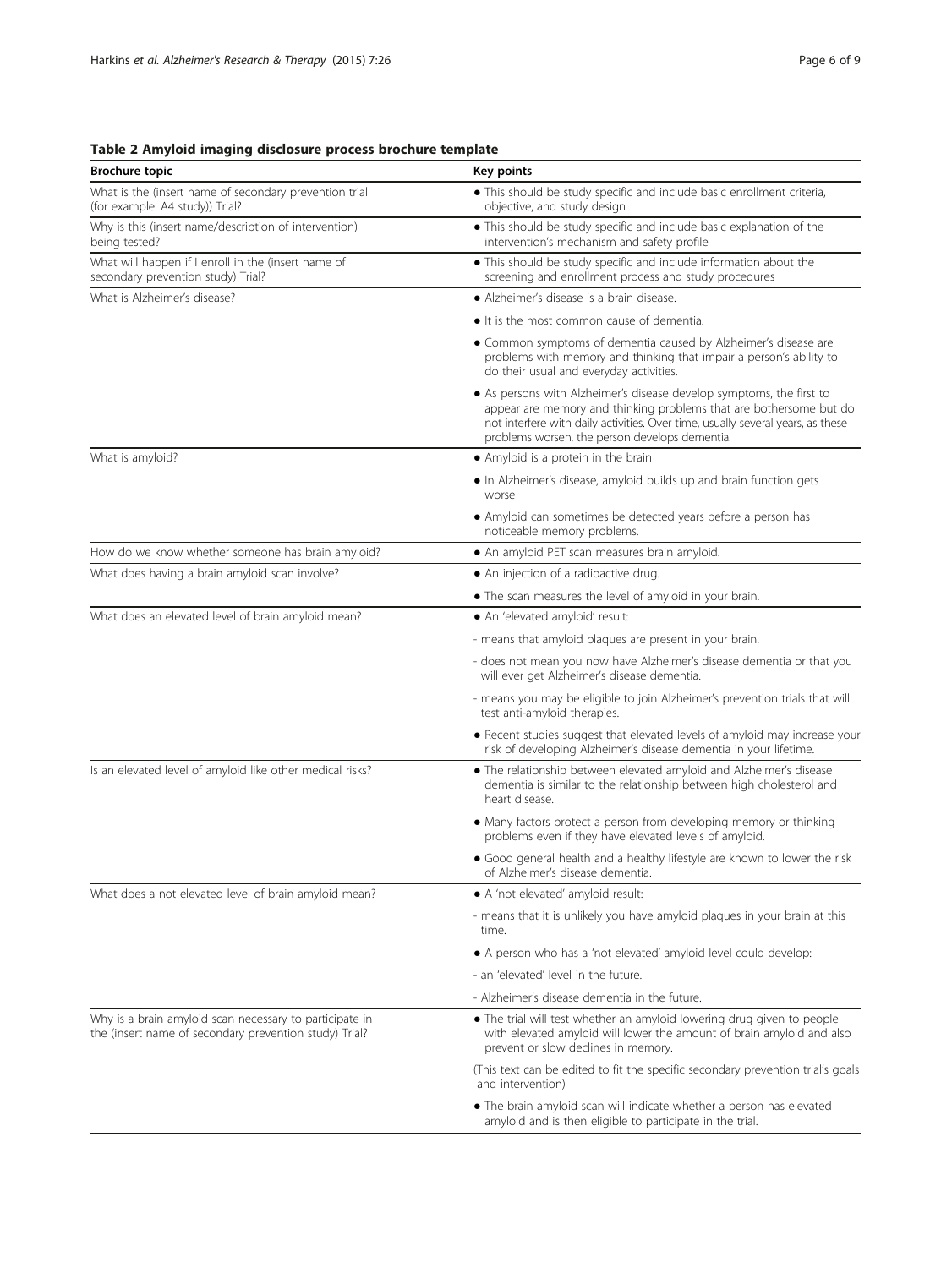best practices include pre- and post-imaging recommendations and are compiled in the 'Amyloid Imaging Disclosure Process Instructional Manual'. Text covering the topics to be addressed is included in the 'Amyloid Imaging Disclosure Process Brochure'. Versions of both documents are being utilized in the A4 Study and can be adapted for use in other prevention trials.

The disclosure process includes a detailed pre-consent educational session focused on informing participants of what is known and unknown about amyloid imaging, detailing possible imaging results and their implications, and providing context in the form of basic information about Alzheimer's disease and its risk factors. The process also includes careful participant screening, mood monitoring, and a protocol for monitoring and addressing distress. Mood monitoring should include assessment of depression, anxiety, and the impact of the disclosure event using standard, validated instruments. Strategies to assess comprehension, such as the 'teach-back' method, are addressed, as well as required research staff skills, including clear communication and ability to recognize and respond to participant distress.

This amyloid imaging disclosure process was designed with the goal of minimizing the risks of disclosure. These risks, which have been described elsewhere [[17](#page-7-0)-[20](#page-7-0)], include potential psychological reactions such as anxiety and depression, misunderstanding of the result and its implications – in particular, believing that an elevated amyloid scan indicates a clinical diagnosis of Alzheimer's, stigma in interpersonal relationships, discrimination in realms such as insurance and employment, and effects on cognitive performance due to stereotype threat.

The process we developed is similar in many respects to a proposed process for disclosing PET amyloid imaging to persons with mild cognitive impairment [\[21-23\]](#page-7-0). Those investigators developed disclosure materials through consultation with a panel of experts, piloted the materials in mock disclosures to MCI patients and their family members, and conducted follow-up focus groups with MCI patients and family members for additional feedback. They found that patients and family members generally understood the imaging results and were satisfied with the disclosure process. Specific recommendations included conducting pre-test counseling, using clear graphics, reviewing patient's scan images during the disclosure session, providing take-home materials with follow-up information, conducting phone follow-up after disclosure, and communicating with primary care providers to facilitate treatment planning [\[21-23\]](#page-7-0). The A4 study does not show participants' scan images or provide specific quantitative results from the amyloid imaging. Reviewing the PET scans during disclosure was suggested in Round One interviews, but we did not find consensus to do so in later Delphi rounds. Further research is needed to determine

participants' desire to view their images, how to present visual or quantitative information from the scans, and what the impact of this additional information is.

The development of this disclosure process and documents is only a first step. Research is needed to analyze the actual safety and effectiveness of this process, including how well it works (for participants and trial staff ), and what are the effects (psychological, social, legal, cognitive, behavioral) of amyloid imaging result disclosure on cognitively normal research participants who have and do not have evidence of elevated amyloid accumulation. The Risk Evaluation and Education for Alzheimer's Disease (REVEAL) studies have shown that information about genetic risk for Alzheimer's can be safely and effectively disclosed to research participants with minimal harm [\[24-27\]](#page-8-0). The process developed here is quite similar to REVEAL Study methods, although key differences between genetic risk and biomarker positivity may lead to differences in participant reactions. Data on the impact of disclosure will be collected through a variety of measures – many adapted from the REVEAL Study – within the A4 study, as well as through an add-on study involving qualitative interviews with A4 participants and individuals who screen out of A4 due to not having elevated amyloid. These interviews will address the impact of receiving amyloid imaging results, including behaviors adopted since learning amyloid imaging results, sense of self, experiences of sharing the results with others, and experiences of discrimination or stigma. The data from A4 and the qualitative interviews will be analyzed to validate and refine the disclosure process.

Our study is limited by drop out or non-participation among five experts over the course of the study, who, it is possible, had views markedly different from the experts who did respond and so would have shaped our results in a different manner. Second, while we did test the materials in a group of cognitively normal older adults, our sample was relatively well-educated and not ethnically diverse. Evidence to inform whether the materials achieve the goal of safely disclosing results to older adults awaits the actual implementation in the A4 Study, a process that is ongoing and results are expected by the close of 2015. Further study is necessary to determine whether learning this information under circumstances outside of a clinical trial testing a potentially beneficial intervention would be safe. Those results, as well as additional data on the clinical significance of amyloid imaging in cognitively normal older adults, will likely require further revisions of this process.

#### **Conclusions**

We utilized a modified Delphi Method to develop a document for use with potential AD secondary prevention study participants to describe the process of amyloid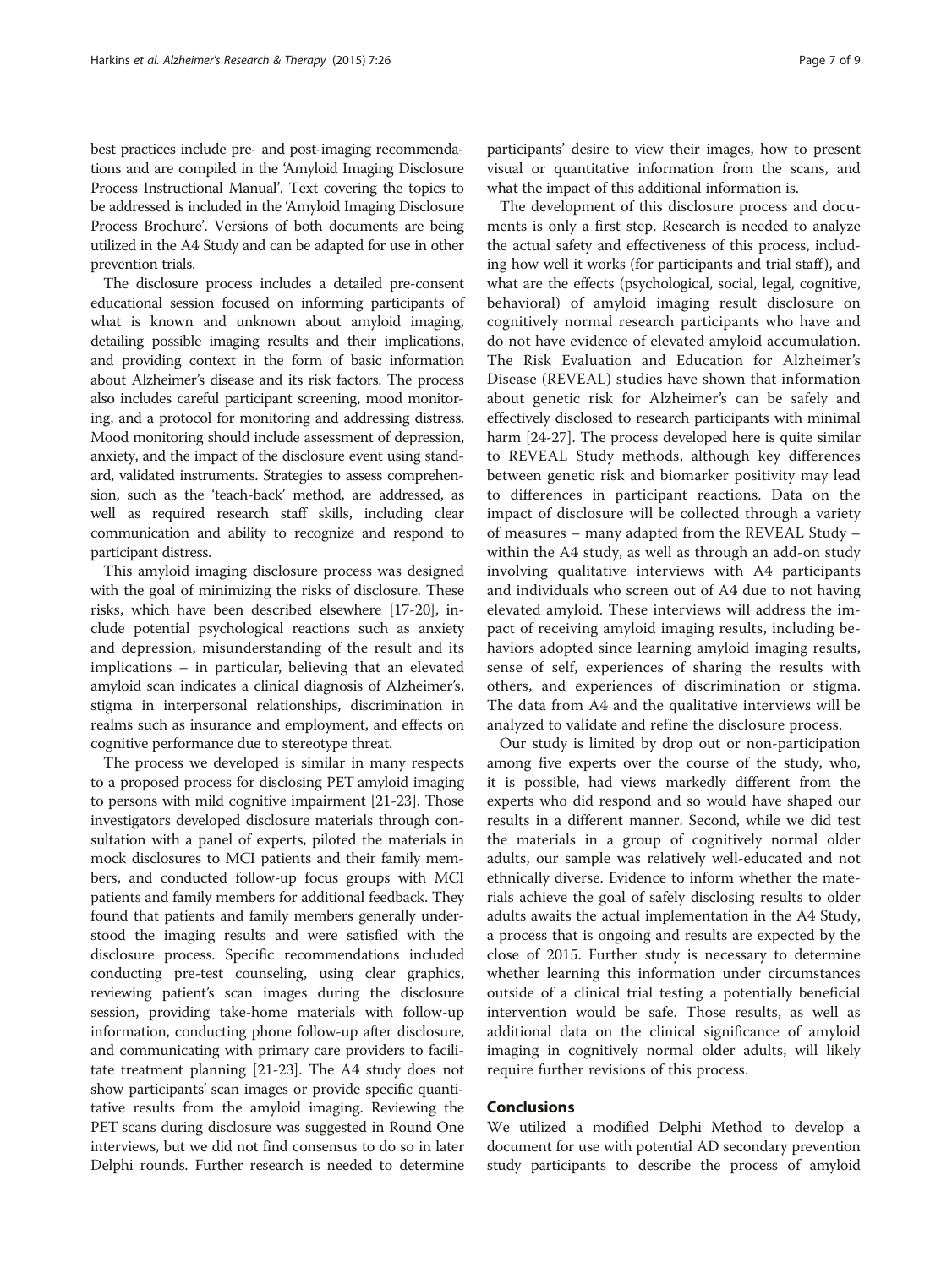<span id="page-7-0"></span>imaging and the implications of amyloid imaging results; and a disclosure process with attention to ongoing monitoring of both mood and safety to receive this information. This document and process will be used in the A4 Study and can be adapted for other research settings. Evidence to inform whether the materials achieve the goal of safely disclosing results to older adults awaits actual implementation of the process in A4 and other studies.

#### Abbreviations

A4: anti-amyloid treatment in asymptomatic Alzheimer's; AD: Alzheimer's disease; ADCS: Alzheimer's disease cooperative study; ADNI: Alzheimer's disease neuroimaging initiative; FDA: Food and Drug Administration; IRB: institutional review board; MCI: mild cognitive impairment; NAPA: National Alzheimer's project act; PET: positron emission tomography; REVEAL: Risk evaluation and education for Alzheimer's disease.

#### Competing interests

Dr. Johnson reports receiving funding from Piramal, GEHC, Lilly/Avid, Merck, Siemens, Janssen, and Biogen Idec. Dr. Sperling has served as consultant for Merck, Eisai, Boehringer-Ingelheim, Roche, Janssen, Lundbeck, ISIS and Genetech. She has research grants from Janssen, National Institute on Aging, Bright Focus Foundation, Harvard NeuroDiscovery Center, and the Alzheimer's Association. The remaining authors declare that they have no competing interests.

#### Authors' contributions

KH contributed to study concept and design, acquisition of data, analysis and interpretation, and critical revision of the manuscript for important intellectual content. MH contributed to study concept and design and acquisition of data. PS contributed to study concept and design, analysis and interpretation, and critical revision of the manuscript for important intellectual content. RS contributed to study concept and design, analysis and interpretation, and critical revision of the manuscript for important intellectual content. JG contributed to study concept and design, analysis and interpretation, and critical revision of the manuscript for important intellectual content. RG contributed to study concept and design and critical revision of the manuscript for important intellectual content. KJ contributed to study concept and design, acquisition of data, and critical revision of the manuscript for important intellectual content. JK contributed to study concept and design, acquisition of data, analysis and interpretation, critical revision of the manuscript for important intellectual content, and study supervision. All authors read and approved the final manuscript.

#### Acknowledgements

The authors thank Jeffrey Burns, MD, MS, Professor of Neurology at the University of Kansas Medical Center for review of the study guide and sharing language for describing amyloid imaging to cognitively normal older adults. Funding was provided by Alzheimer's Disease Cooperative Studies (ADCS), Penn Neurodegenerative Disease Ethics and Policy Program, and NIA P30-AG-10124.

#### Author details

<sup>1</sup>Department of Medicine, University of Pennsylvania Perelman School of Medicine, Philadelphia, PA, USA. <sup>2</sup> Department of Medical Ethics and Health Policy, University of Pennsylvania Perelman School of Medicine, Philadelphia, PA, USA. <sup>3</sup>Department of Neurology, Harvard Medical School, Center for Alzheimer Research and Treatment, Brigham & Women's Hospital Massachusetts ADRC, Massachusetts General Hospital, Boston, MA, USA. 4 Mary S. Easton Center for Alzheimer's Disease Research, University of California Los Angeles, Los Angeles, CA, USA. <sup>5</sup>Department of Medicine, Division of Genetics, Brigham & Women's Hospital and Harvard Medical School, Boston, MA, USA. <sup>6</sup>Departments of Neurology and Radiology, Harvard Medical School, Center for Alzheimer Research and Treatment, Brigham & Women's Hospital Massachusetts ADRC, Massachusetts General Hospital, Boston, MA, USA. <sup>7</sup>Departments of Medicine, Medical Ethics & Health Policy, University of Pennsylvania Perelman School of Medicine, Penn Neurodegenerative Disease Ethics & Policy Program, University of Pennsylvania, 3615 Chestnut St, Philadelphia, PA 19104, USA.

Received: 18 November 2014 Accepted: 24 February 2015 Published online: 12 May 2015

#### References

- 1. Sperling RA, Aisen PS, Beckett LA, Bennett DA, Craft S, Fagan AM, et al. Toward defining the preclinical stages of Alzheimer's disease: recommendations from the National Institute on Aging-Alzheimer's Association workgroups on diagnostic guidelines for Alzheimer's disease. Alzheimers Dement. 2011;7:280–92.
- 2. Jack Jr CR, Knopman DS, Jagust WJ, Shaw LM, Aisen PS, Weiner MW, et al. Hypothetical model of the dynamic biomarkers of the Alzheimer's pathological cascade. Lancet Neurol. 2010;9:119–29.
- 3. National Plan to Address Alzheimer's Disease: 2013 Update. [http://aspe.hhs.](http://aspe.hhs.gov/daltcp/napa/NatlPlan2013.shtml) [gov/daltcp/napa/NatlPlan2013.shtml.](http://aspe.hhs.gov/daltcp/napa/NatlPlan2013.shtml)
- 4. Sperling RA, Rentz DM, Johnson KA, Karlawish J, Donohue M, Salmon DP, et al. The A4 study: stopping AD before symptoms begin? Sci Transl Med. 2014;6:228fs213.
- 5. Burns JM, Klunk WE. Predicting positivity for a new era of Alzheimer disease prevention trials. Neurology. 2012;79:1530–1.
- 6. Johnson K, Minoshima S, Bohnen N, Donohoe K, Foster N, Herscovitch P, et al. Appropriate use criteria for amyloid PET: a report of the Amyloid Imaging Task Force, the Society of Nuclear Medicine and Molecular Imaging, and the Alzheimer's Association. Alzheimers Dement. 2013;9:E1–16.
- 7. Chetelat G, La Joie R, Villain N, Perrotin A, de La Sayette V, Eustache F, et al. Amyloid imaging in cognitively normal individuals, at-risk populations and preclinical Alzheimer's disease. Neuroimage Clin. 2013;2:356–65.
- 8. Shulman MB, Harkins KA, Green RC, Karlawish J. Using AD biomarker research results for clinical care: a survey of ADNI investigators. Neurology. 2013;81:1114–21.
- 9. Okoli C, Pawlowski SD. The Delphi method as a research tool: an example, design considerations and applications. Inform Manag. 2004;42:15–29.
- 10. Minas H, Jorm AF. Where there is no evidence: use of expert consensus methods to fill the evidence gap in low-income countries and cultural minorities. Int J Ment Health Syst. 2010;4:33.
- 11. Delbecq AL, Van de Ven AH, Gustafson DH. Group techniques for program planning: a guide to nominal group and Delphi processes. Glenview, IL: Scott Foresman Company; 1975.
- 12. Marteau T, Bekker H. The development of a six-item short-form of the state scale of the Spielberger State-Trait Anxiety Inventory (STAI). Br J Clin Psychol. 1992;31:301–6.
- 13. Sheikh JI, Yesavage JA. Geriatric depression scale (GDS): recent evidence and development of a shorter version. In: Brink TL, editor. Clinical gerontology: a guide to assessment and intervention. New York, NY: The Haworth Press; 1986. p. 165–73.
- 14. Horowitz M, Wilner N, Alvaraz W. Impact of event scale: a measure of subjective stress. Psychosom Med. 1979;41:209–18.
- 15. Karlawish J. Addressing the ethical, policy, and social challenges of preclinical Alzheimer disease. Neurology. 2011;77:1487–93.
- 16. Sperling R, Karlawish JH, Johnson KA. Preclinical Alzheimer's disease-the challenges ahead. Nat Rev Neurol. 2013;9:54–8.
- 17. Grill JD, Johnson DK, Burns JM. Should we disclose amyloid imaging results to cognitively normal individuals? Neurodegen Dis Manage. 2013;3:43–51.
- 18. Roberts JS, Dunn LB, Rabinovici GD. Amyloid imaging, risk disclosure and Alzheimer's disease: ethical and practical issues. Neurodegen Dis Manage. 2013;3:219–29.
- 19. Lineweaver TT, Bondi MW, Galasko D, Salmon DP. Knowledge of APOE genotype affects subjective and objective memory performance in healthy older adults. Am J Psychiatry. 2014;171:201–8.
- 20. Lingler JH, Klunk WE. Disclosure of amyloid imaging results to research participants: has the time come? Alzheimers Dement. 2013;9:741–4.
- 21. Lingler J, Roberts S, Butters M, Lisa P, Schulz R, Hu L, et al. Disclosing amyloid imaging results in MCI: what do patients and families want, and why? [abstract]. Alzheimers Dement. 2013;9:533–P534.
- 22. Lingler J, Roberts S, Schulz R, Klunk W. Development of a standard approach to disclosing amyloid imaging results in MCI [abstract]. Alzheimers Dement. 2012;8:422.
- 23. Witte M, Barnes J, Lingler J, Agronin M, Hochstetler H, Healey K, et al. Testing the use of standardized scripts for disclosing 'hypothetical/mock' amyloid PET scan results to nondemented cognitively impaired patients and their care partners [abstract]. Alzheimers Dement. 2013;9:131–P132.